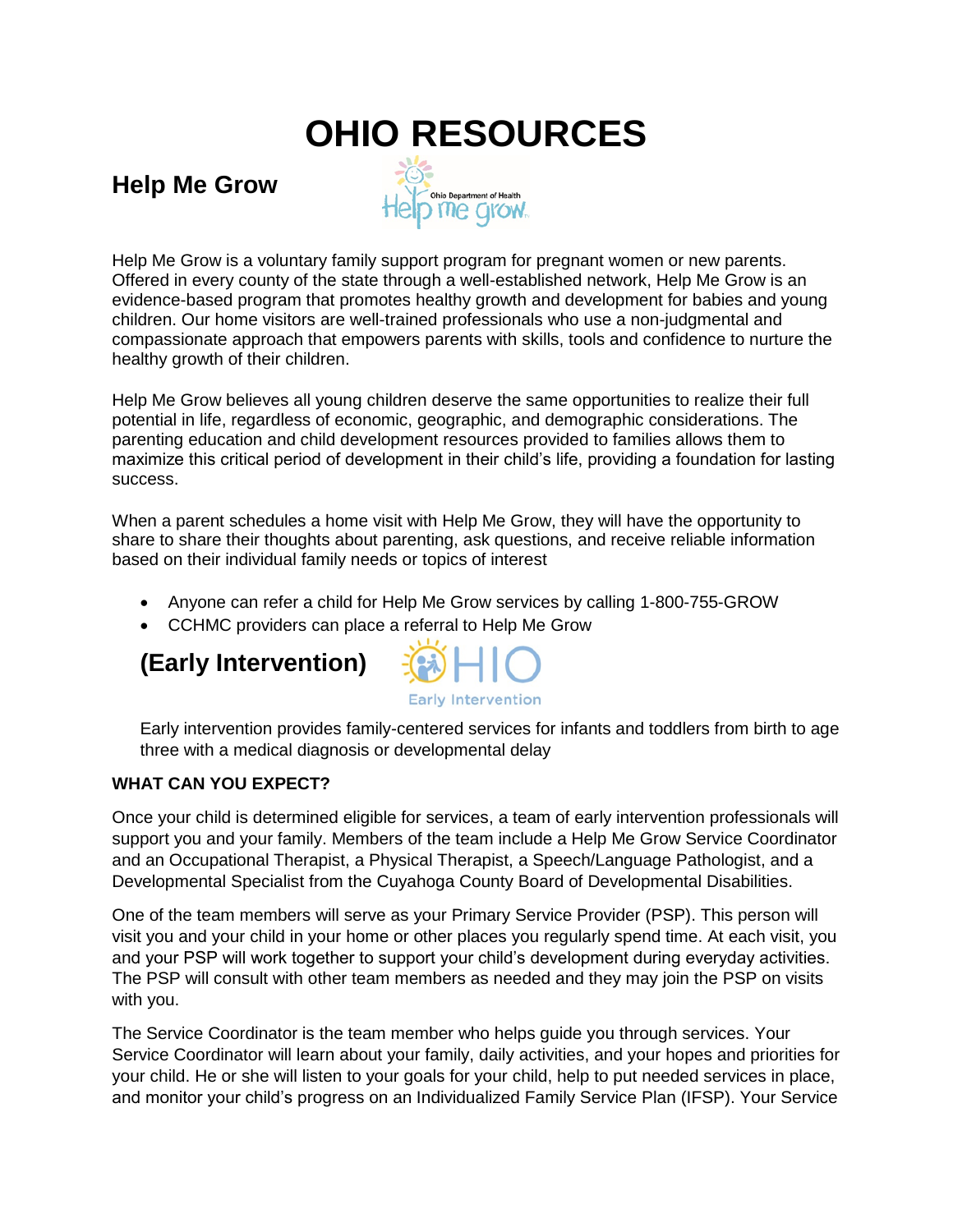Coordinator also helps you through the eligibility process, schedules evaluations and assessments for your child, and works with your PSP and other team members to ensure a smooth delivery of services.

# **Children with Medical Handicap Program (BCMH) of the Ohio Department of Health**



BCMH links families of children with special health care needs to a network of quality providers and helps families obtain payment for the services their children need.

BCMH provides assistance to children with special health care needs and their families who meet the **medical and financial** eligibility criteria. Assistance is provided to children under the age of 21 who have special health care needs and are residents of the State of Ohio. *Spina Bifida is a covered diagnosis*.

Although BCMH covers a wide range of services, it is important to know BCMH does not cover all the services a child with special health care needs may require, nor are all services available for every diagnosis. Services must be related to the child's BCMH-eligible condition.

BCMH provides support allowing the Center for Spina Bifida to have dedicated nurse coordinators on staff.

# **Ohio Department of Developmental Disability (DODD)**

# $\left| \textbf{hio} \right|$  Department of<br>Developmental Disabilities

The Ohio Department of Developmental Disabilities (DODD) oversees a statewide system of supports and services for people with developmental disabilities and their families. DODD does this by developing services that ensure an individual's health and safety, encourage participation in the community, increase opportunities for meaningful employment, and provide residential services and support from early childhood through adulthood

## **County Board of Developmental Disability**

In Ohio, the County Board is the primary contact for an individual and their family. The County Board serves two primary functions:

- **1. Determining Eligibility:** Your County Board will work with you to determine eligibility for services. Eligibility criteria varies by age:
	- **Ages 0-2:** the eligibility report completed by or for *Help Me Grow* is used to determine eligibility.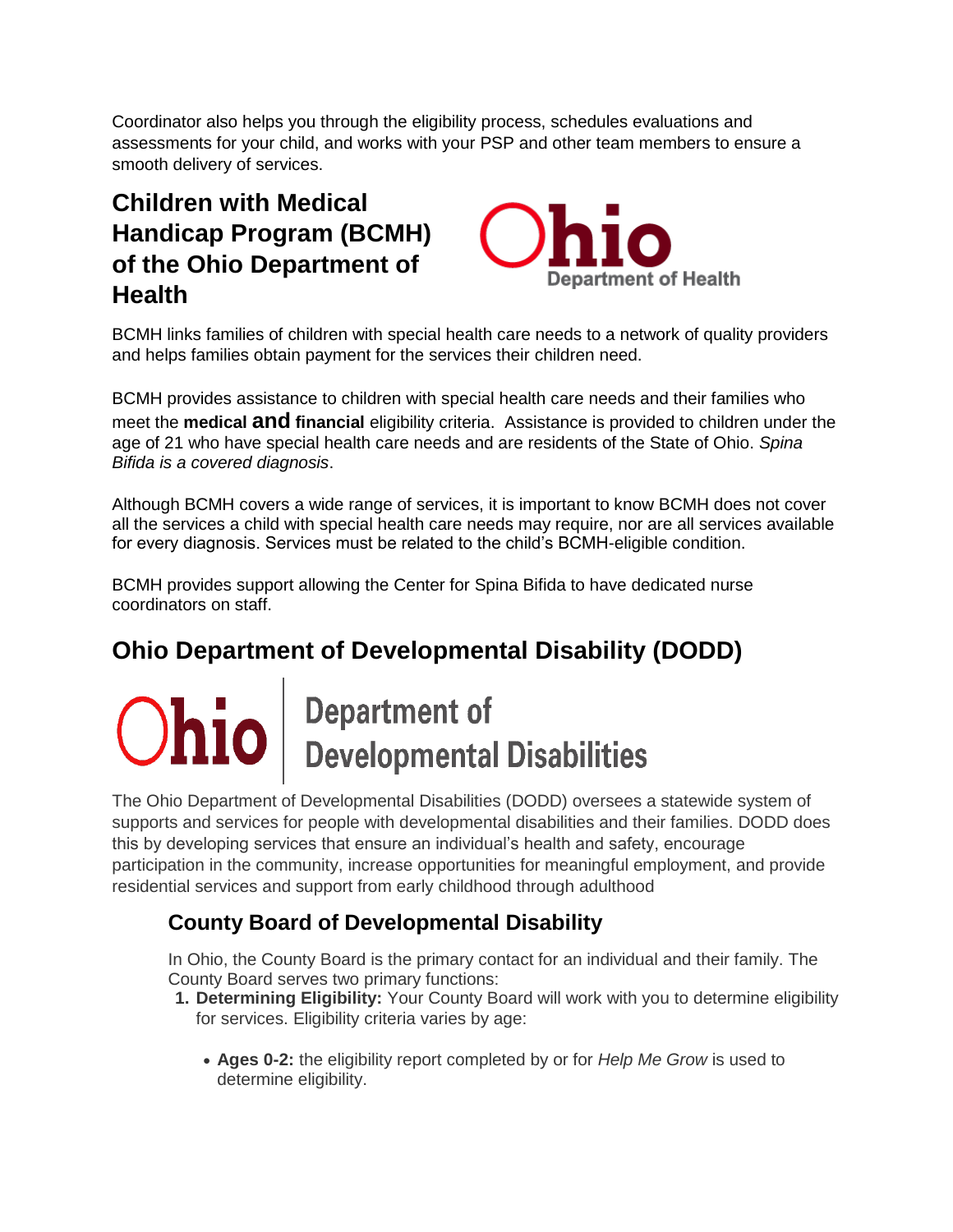- **Ages 3-5:** Each County Board sets eligibility requirements, which may include the evaluation completed by or for the school district for preschool special education
- **Ages 6+:** Standard assessment tools are used to measures an individual's current functional abilities in life activity areas – mobility, self-care, self-direction, capacity for independent living, learning, and receptive and expressive language skills – for ages 16 and older, the tool also measures economic self-sufficiency. To be eligible for services, an individual must show substantial functional limitations in at least three of these areas. The tools used are the Children's Ohio Eligibility Determination Instrument (COEDI) for children ages 6-15, and the Ohio Eligibility Determination Instrument (OEDI) for individuals ages 16 and older.
- **2. Service Coordination:** Once you are eligible for services, your County Board will link you to needed services and supports. A Services and Support Administrator (SSA) will work with you to develop an Individual Service Plan that outlines what types of supports are needed.

#### **When to contact your local County Board**

- If your child is diagnosed with a developmental disability, or you suspect your child may have a developmental disability.
- If additional support is needed to achieve your/your child's goals.
- If you are moving to a new community and are receiving services, and want to continue receiving services once you move.

#### **Case Management (Service and Support Administration - SSA**)

Case management is a process to link individuals and families to needed services and supports provided by local county boards of DODD. It may include any or all of the following supports:

- Information, referral and linkage
- Eligibility determination and assessment
- Individual Service Plan development and revision
- Assistance in provider selection and accessing services
- Coordination and monitoring of services
- Quality assurance of services provided to individuals and families
- Crisis intervention

#### **How to contact your local County Board:**

<http://dodd.ohio.gov/CountyBoards/CNT/Pages/default.aspx>

## **Family Support Services Program (FSSP)**

Small amount of funding available by DDS for certain services. To learn more about the program please contact your SSA. *Program may have different names in different areas of Ohio.*

### **DODD Waivers**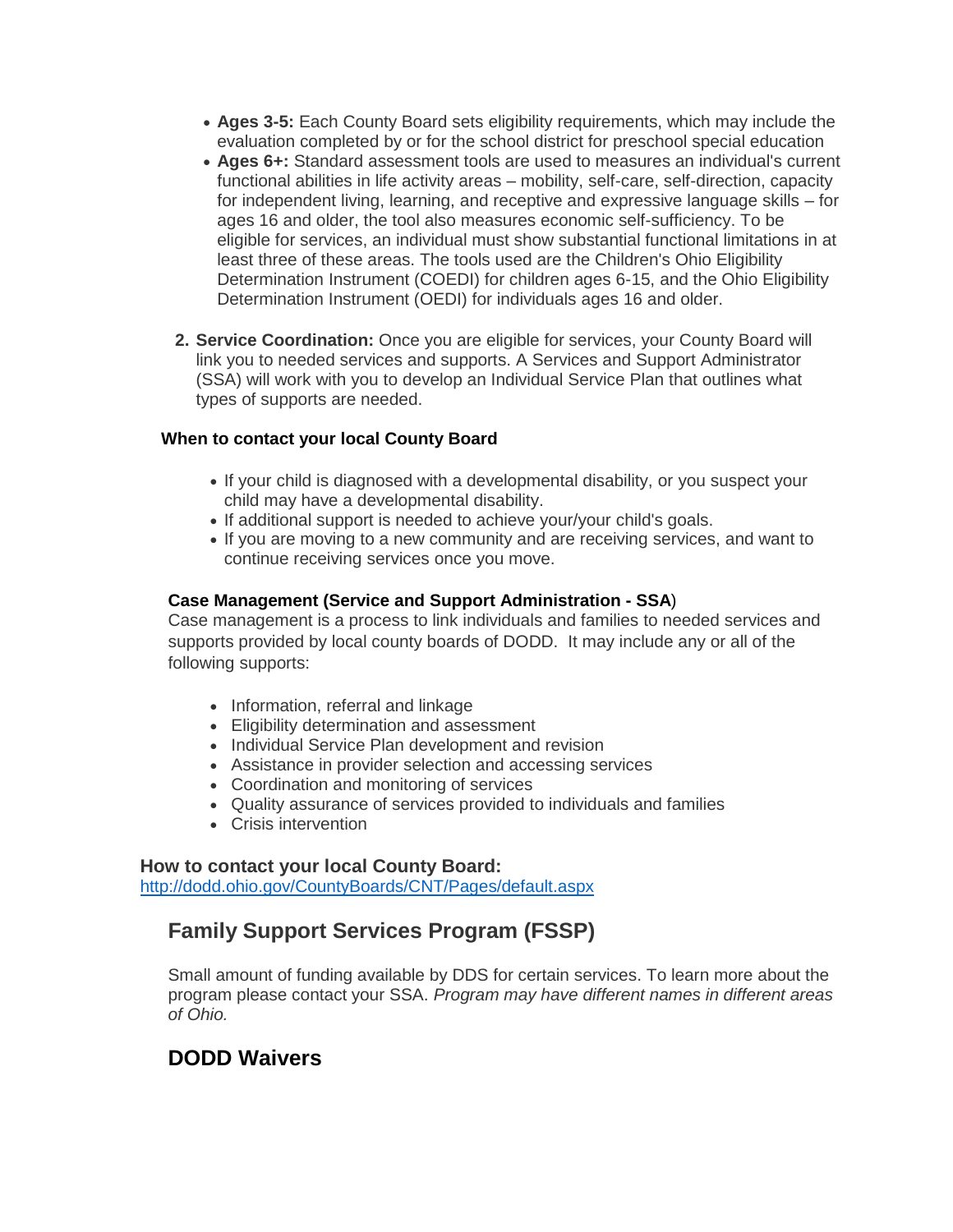Currently there are 3 waiver program administered by DODD. All of these waivers tend to have VERY long wait lists, which are managed by each county. Ask your Board of Developmental Disability Services (DDS) worker for more information about ensuring your child is on the waiver wait list in your county.

Waivers waive your right to put your child in an institution. Waivers also only examine the income and assets of the child to determine Medicaid income eligibility.

**Level 1:** allows for minimal paid support and relies heavily on natural supports assisting individuals to live in community settings of their choice with supports instead of living in an institution.

- **Eligibility:** Individuals must meet be Medicaid-eligible and have an ICF level of care – there are no age requirements.
- **Services provided by the Level 1 Waiver include:**
	- o Homemaker/personal care; community respite; personal emergency response systems, environmental accessibility adaptations, supported employment, residential and information respite, transportation, specialized medical equipment, emergency assistant, day habilitation

**SELF:** Ohio's first participant-directed waiver. It lets people direct where and how they receive services, this is known as self-direction.

- **Eligibility:** Individuals must be willing and able to self-direct at least one waiver service, be able to have their health and welfare needs met through the SELF waiver, need of at least one SELF waiver service, be Medicaid eligible, and have an ICF level of care. There are no age requirements for eligibility.
- **Services provided by the SELF waiver include:** 
	- o Support brokerage, community inclusion (personal assistance/transportation), residential respite, community respite, adult day supports, vocational habilitation, supported employmentenclave, remote monitoring and equipment, integrate employment, functional behavioral assessment, clinical/therapeutic intervention, participant-directed goods and services, participant/family stability assistance

**Individual Options (IO):** more comprehensive waiver which allows individuals to live in community settings of their choice with supports instead of living in an institution. The IO waiver has a higher funding limit and waiver services are developed in order to meet a person's individualized needs.

- **Eligibility:** Individuals must meet Medicaid eligibility criteria and have an ICF level of care – there are no age requirements.
- **Services provided by the IO waiver include**:
	- o Homemaker/personal care; residential and informal respite, personal emergency response systems, environmental accessibility adaptations, supported employment, community respite, Ohio Shared Living, transportation, specialized medical equipment, day habilitation